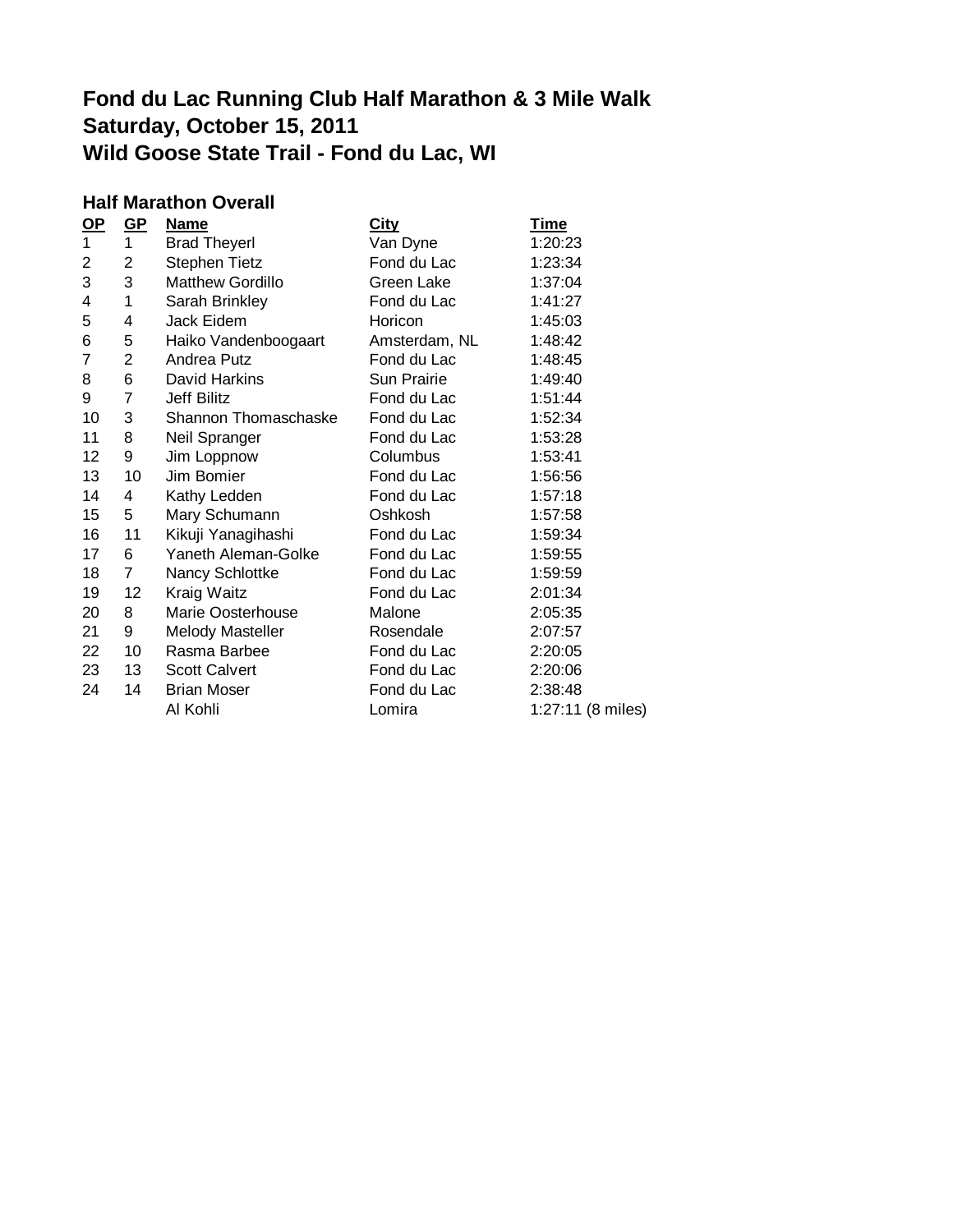### **Fond du Lac Running Club Half Marathon & 3 Mile Walk Saturday, October 15, 2011 Wild Goose State Trail - Fond du Lac, WI**

#### **Half Marathon Female**

| <u>OP</u> | GР | <b>Name</b>              | <u>City</u> | <b>Time</b> |
|-----------|----|--------------------------|-------------|-------------|
| 4         | 1  | Sarah Brinkley           | Fond du Lac | 1:41:27     |
| 7         | 2  | Andrea Putz              | Fond du Lac | 1:48:45     |
| 10        | 3  | Shannon Thomaschaske     | Fond du Lac | 1:52:34     |
| 14        | 4  | Kathy Ledden             | Fond du Lac | 1:57:18     |
| 15        | 5  | Mary Schumann            | Oshkosh     | 1:57:58     |
| 17        | 6  | Yaneth Aleman-Golke      | Fond du Lac | 1:59:55     |
| 18        | 7  | Nancy Schlottke          | Fond du Lac | 1:59:59     |
| 20        | 8  | <b>Marie Oosterhouse</b> | Malone      | 2:05:35     |
| 21        | 9  | <b>Melody Masteller</b>  | Rosendale   | 2:07:57     |
| 22        | 10 | Rasma Barbee             | Fond du Lac | 2:20:05     |

## **Fond du Lac Running Club Half Marathon & 3 Mile Walk Saturday, October 15, 2011 Wild Goose State Trail - Fond du Lac, WI**

#### **Half Marathon Male**

| $OP$ | $GP$            | <b>Name</b>             | <b>City</b>        | <b>Time</b> |
|------|-----------------|-------------------------|--------------------|-------------|
| 1    | 1               | <b>Brad Theyerl</b>     | Van Dyne           | 1:20:23     |
| 2    | 2               | <b>Stephen Tietz</b>    | Fond du Lac        | 1:23:34     |
| 3    | 3               | <b>Matthew Gordillo</b> | Green Lake         | 1:37:04     |
| 5    | 4               | Jack Eidem              | Horicon            | 1:45:03     |
| 6    | 5               | Haiko Vandenboogaart    | Amsterdam, NL      | 1:48:42     |
| 8    | 6               | David Harkins           | <b>Sun Prairie</b> | 1:49:40     |
| 9    | 7               | Jeff Bilitz             | Fond du Lac        | 1:51:44     |
| 11   | 8               | Neil Spranger           | Fond du Lac        | 1:53:28     |
| 12   | 9               | Jim Loppnow             | Columbus           | 1:53:41     |
| 13   | 10              | Jim Bomier              | Fond du Lac        | 1:56:56     |
| 16   | 11              | Kikuji Yanagihashi      | Fond du Lac        | 1:59:34     |
| 19   | 12 <sup>2</sup> | Kraig Waitz             | Fond du Lac        | 2:01:34     |
| 23   | 13              | <b>Scott Calvert</b>    | Fond du Lac        | 2:20:06     |
| 24   | 14              | <b>Brian Moser</b>      | Fond du Lac        | 2:38:48     |